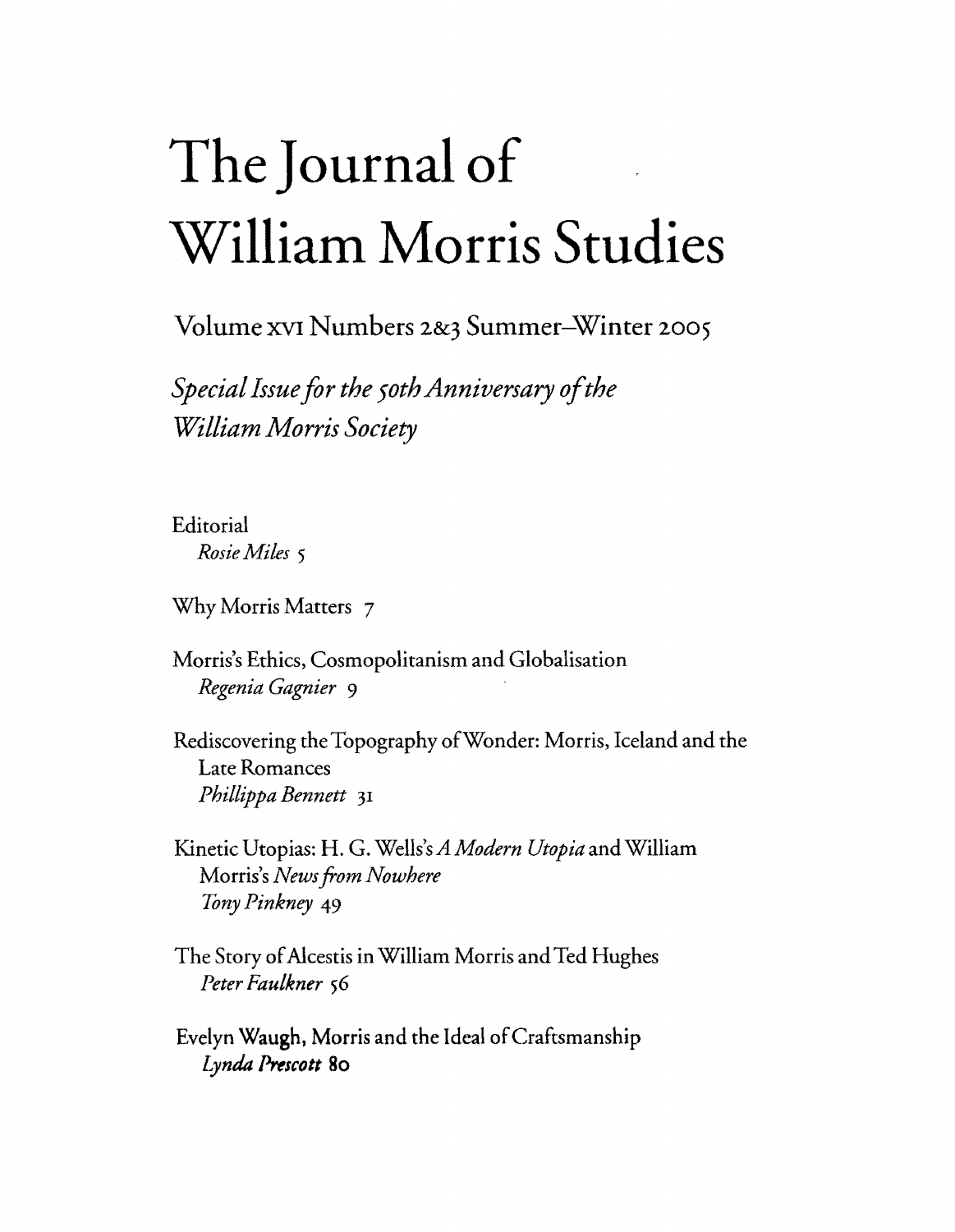*TheJournal ofWilliam Morris Studies- Summer*& *Winter2005*

The Music of the Mind: Structure and Substance in William Morris's *The'Water ofthe WondrousIsles George D. Gopen* 92

Call for Papers: Teaching Morris 103

Reviews. Edited by Peter Faulkner 105

Isabelle Gadoin, ed., *NewsfromNowhere: Wiltiam Morris* (Trevor Harris) 105

William Morris, *Kunde oon Nirgendwo* (Martin Delveaux) 108

Florence Boos, ed., *(The Earthly Paradise'by Witliam Morris* (Rosie Miles) Ho

Nikolaus Pevsner, *Pioneers ofModern Design: From WilliamMorris to 'WaIter Gropius,* revised and expanded edition. Alan Crawford, C. *R.Ashbee:Architect, Designer* 6-*Romantic Socialist,* second edition. Chris Miele, ed., *From William Morris: BuildingConservation and theArtsandCrafts CultofAuthenticity,* 1877-1939. Barrie and Wendy Armstrong, *The Arts and Crafts Movement in the North West of England: A Handbook* (Peter Faulkner) 113

Emmanue1 Cooper, *BernardLeach: HisLifeandWork.* Brian Keeble, *On the Nature and Significance of the Crafts.* Mary Greenstead, ed., *AnAnthology oftheArtsandCrafts Movement* (Peter Faulkner) 124

John Andrews, *Artsand Crafts Furniture* (David A. Hill) 130

lan Hamerton, ed., *W A.* S. *Benson:Artsand Crafts Luminaryand Pioneer ofModern Design* (Diana Andrews) <sup>132</sup>

Sara E. Haslam, John Ruskin and the Lakeland Arts Revival, 1880-1920 (Peter Faulkner) 136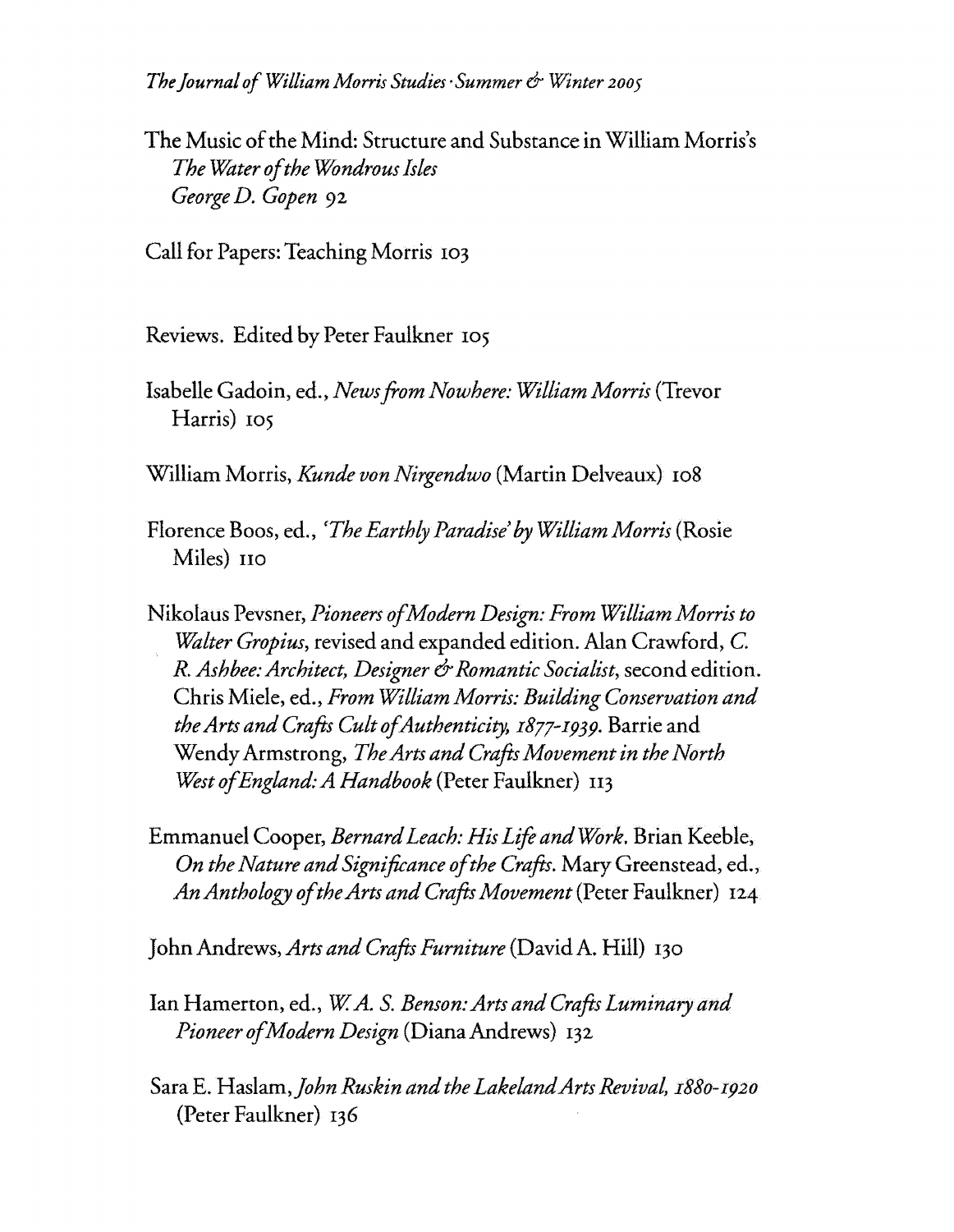## *Contents*

Bevis Hillier, *Betjeman: The Bonus ofLaughter.* Peter Draper, ed., *ReassessingNikolaus Pevsner* (Peter Faulkner) 138

Terry 1. Meyers, ed., *UncollectedLetters ofAlgernon Charles Swinburne* (Richard Frith) 144

Thomas}. Tobin, ed., *Worldwide Pre-Raphaelitism* (Peter Faulkner) 148

Guidelines for Contributors 153

**Notes** on Contributors 155

÷,